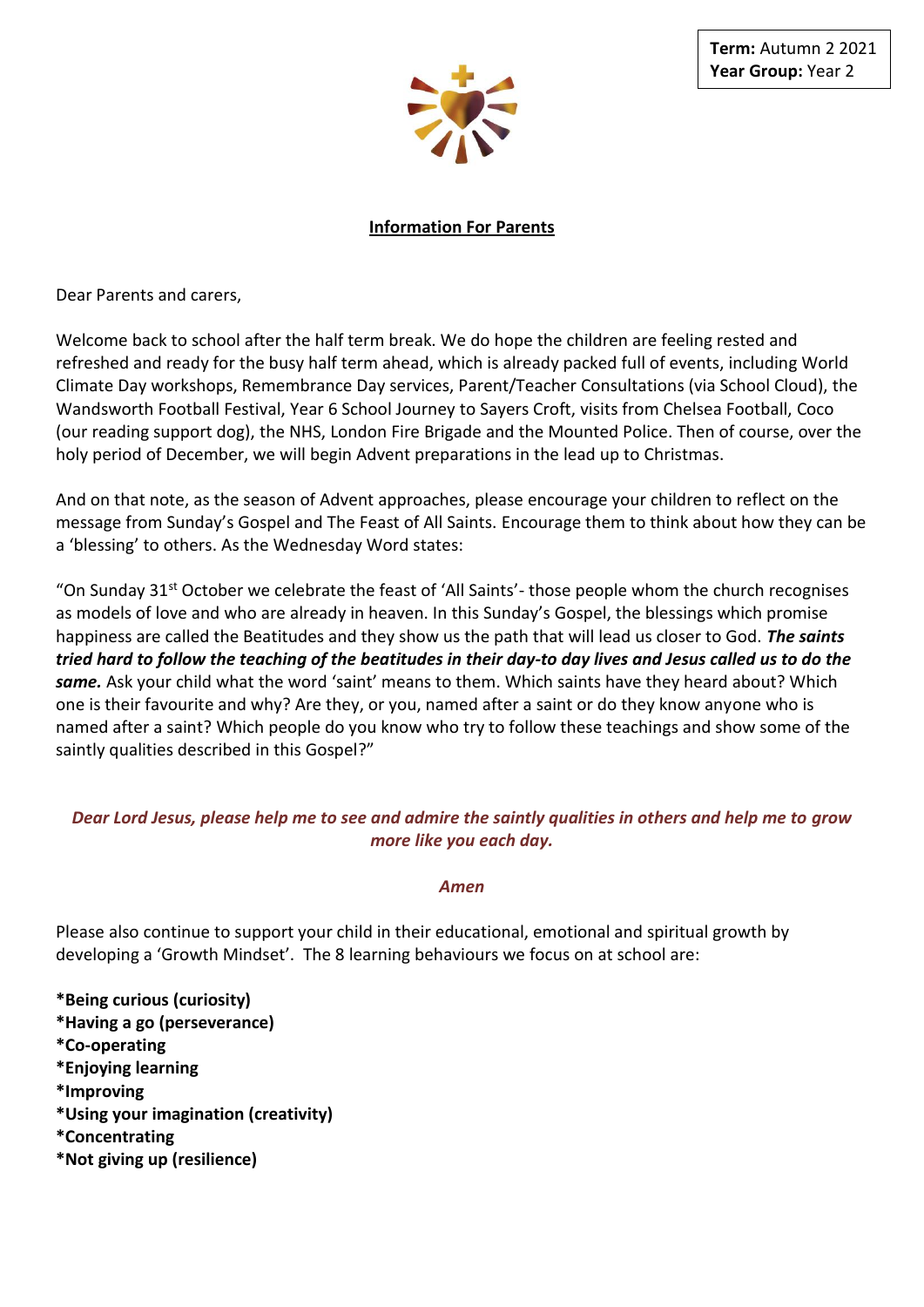## **Here is a brief outline of what your child will be learning about this half term:**

| Subject   | Coverage                                                                                                                                                                                                                                                                                                                                                                                                                                                                                                                                                     | Suggestions as to how you can support                                                                                                                                                                                                                                                                                                                                                                                                                                                                                                           |
|-----------|--------------------------------------------------------------------------------------------------------------------------------------------------------------------------------------------------------------------------------------------------------------------------------------------------------------------------------------------------------------------------------------------------------------------------------------------------------------------------------------------------------------------------------------------------------------|-------------------------------------------------------------------------------------------------------------------------------------------------------------------------------------------------------------------------------------------------------------------------------------------------------------------------------------------------------------------------------------------------------------------------------------------------------------------------------------------------------------------------------------------------|
| English   | This half term we will be focussing on<br>various giraffe texts including Zeraffa<br>Giraffa by Dianne Hoffmeyer. The children<br>will write character descriptions, letters, a<br>story, a book review and a non-<br>chronological report all about Giraffes.<br>The children will write and illustrate a<br>recount of the Nativity towards the end of<br>term.<br>This will be substantiated by daily phonics,                                                                                                                                            | learning at home<br>Perhaps visit the library, to find books about<br>giraffes and to widen your child's experience of<br>books. This will support your child in all aspects<br>of their writing. Why not visit London Zoo and<br>the giraffe house to learn all about giraffes?<br>What is the most interesting fact you can find<br>out about giraffes?<br>Read every evening at home with your child.<br>Encourage them to use sounding out as their<br>first strategy for reading unfamiliar words and<br>to use intonation and expression. |
|           | guided reading and handwriting practice<br>where the children will be expected to<br>master 'cursive' letter formation.                                                                                                                                                                                                                                                                                                                                                                                                                                      | Encourage your child to practise their spellings<br>each week and to make up and write sentences<br>with these words in them so that they can read<br>and understand them in context.                                                                                                                                                                                                                                                                                                                                                           |
| Maths     | This half term the children will begin by<br>focusing addition and subtraction.<br>We will cover number bonds to 100 (tens)<br>before adding and subtracting 1s, 10s and<br>eventually learning to use the column<br>method to add and subtract 2- digit<br>numbers from 2-digit numbers.<br>We will move on to a measurement block<br>of learning where we will be covering<br>different coins, notes and values of money.<br>The children will learn to compare, find the<br>total/ difference and calculate change.<br>They will begin two-step problems. | Add and take-away amounts within 20 then 50<br>then 100 using equipment or pictures.<br>Practise handling money - can your child<br>recognise the coins - do they know there is no<br>7p coin? Can the children add coins together?<br>Can they give change from 10p, 20p, 50p or £1?<br>Why not play 'guess my number?'<br>Encourage your child to use Mathletics and TT<br>Rockstars as much as possible (each child has a<br>log in in their reading record) and complete<br>their Maths homework weekly.                                    |
| <b>RE</b> | We will continue with our 'Signs and<br>Symbols' topic. We will also touch on<br>Remembrance by discussing why we wear<br>a poppy and making a poppy in Art.<br>The children will learn about Judaism in<br>our 'other faiths' unit of learning. We will<br>cover Shabbat and key symbols of the<br>Jewish faith. Finally, we will be preparing<br>for the birth of Jesus through Advent. We<br>will also be performing and filming a<br>nativity for you to enjoy from home.                                                                                | Talk to your child about the importance and<br>significance of Remembrance Day. Why not<br>visit the memorial at Battersea Park? Or visit<br>the war graves in Earlsfield cemetery? Please<br>talk to your child about the Advent candles and<br>what they represent.                                                                                                                                                                                                                                                                           |
| Science   | This half term, our science topic is<br>'Habitats'. The children will learn about<br>things that are living, dead and things that<br>have never been alive. Is a tree alive even<br>though it doesn't move?                                                                                                                                                                                                                                                                                                                                                  | Please talk to your child about different<br>habitats and which animals may live there.<br>London Zoo is a great place to explore different<br>creatures and their habitats but if that is too far<br>away what about going pond dipping in                                                                                                                                                                                                                                                                                                     |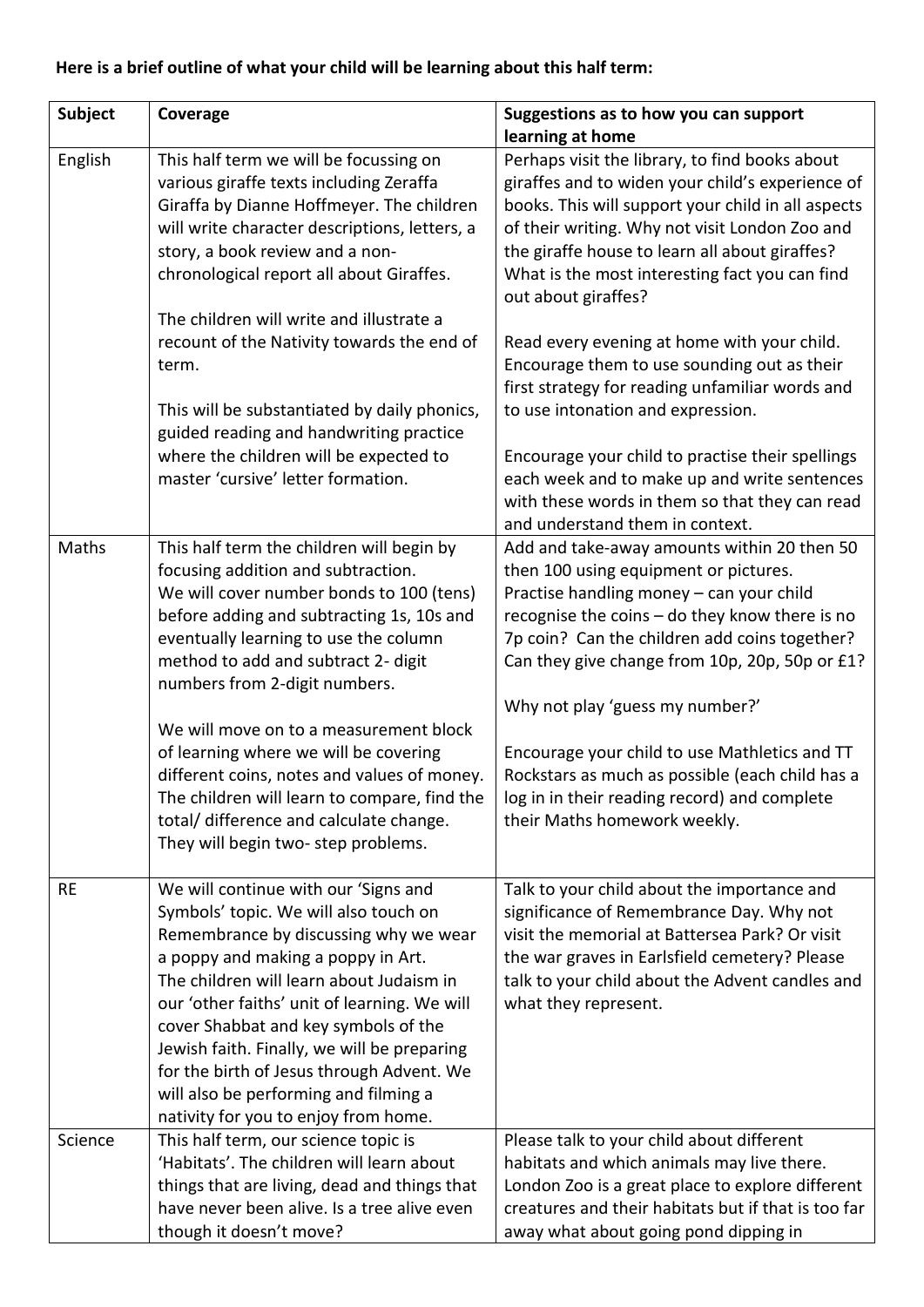|           | They will understand that all livings          | Battersea Park or visiting the zoo there?      |
|-----------|------------------------------------------------|------------------------------------------------|
|           | creatures need to live in suitable habitats    |                                                |
|           | and explore different marine, land and         |                                                |
|           | micro-habitats. We will even make a Year       |                                                |
|           | 2 bug hotel! The children will also learn      |                                                |
|           | about food chains in this unit.                |                                                |
| Geography | This half term our Geography topic is          | Talk to your child about the different         |
|           | 'What is it like in Kenya?' The children will  | continents and climates.                       |
|           | be able to locate Kenya and England on a       | Listen to the continent's song at home.        |
|           | world map. They will compare Kenya and         |                                                |
|           | England based on their capital cities,         | Why are some countries warmer than others?     |
|           | location and distance of the equator by        | What are the differences and similarities      |
|           | identifying their weather patterns.            | between Kenya and England?                     |
|           | The children will design their own Kenyan      | Can your child locate Kenya and England on the |
|           | National Park focusing on map skills such      | world map?                                     |
|           | as using a key and a compass rose. They        |                                                |
|           | will explore what a typical day in the life is |                                                |
|           | like for a child in Nairobi and compare this   |                                                |
|           | to their own life in Battersea. We will also   |                                                |
|           | have a go at some Massai dancing!              |                                                |
| Computing | Year 2 children will focus on information      | Use computing as a medium for finding out      |
|           | technology. This half term they will create    | facts and for practising phonics, reading and  |
|           | a poster based on our Geography topic.         | maths skills using websites such as:           |
|           | The children will also learn about internet    |                                                |
|           | safety.                                        | https://www.spellingshed.com/en-gb/            |
|           |                                                | http://www.bbc.co.uk/bitesize/ks1              |
|           | We will continue to use iPads to safely        | www.oxfordowl.co.uk                            |
|           | interact with age appropriate software.        | www.mathletics.co.uk                           |
|           |                                                | www.phonicsplay.co.uk.                         |
|           |                                                |                                                |
|           |                                                |                                                |
| PE        | Developing the basic fundamental skills,       | To help your children at home, you can         |
|           | Agility, Balance and Co-ordination and         | continue to practise the skills needed for     |
|           | learning to apply these within well-known      | dodging, by playing 'tag' with your child, or  |
|           | sports. The focus this term is netball and     | practice their throwing and catching skills.   |
|           | tag rugby so the children will be developing   |                                                |
|           | their footwork & dodging skills, as well       |                                                |
|           | as good passing and receiving techniques.      |                                                |
|           |                                                |                                                |
| Music     | This half term we will be continuing to        | Listen to music together, talk about what      |
|           | learn the recorder - learning the to play the  | sounds your child can hear and what sort of    |
|           | notes B, A and G, and playing some simple      | music they enjoy.                              |
|           | children's tunes.                              |                                                |
|           |                                                |                                                |
|           |                                                |                                                |

All teachers at Sacred Heart R.C Primary School follow the homework policy.